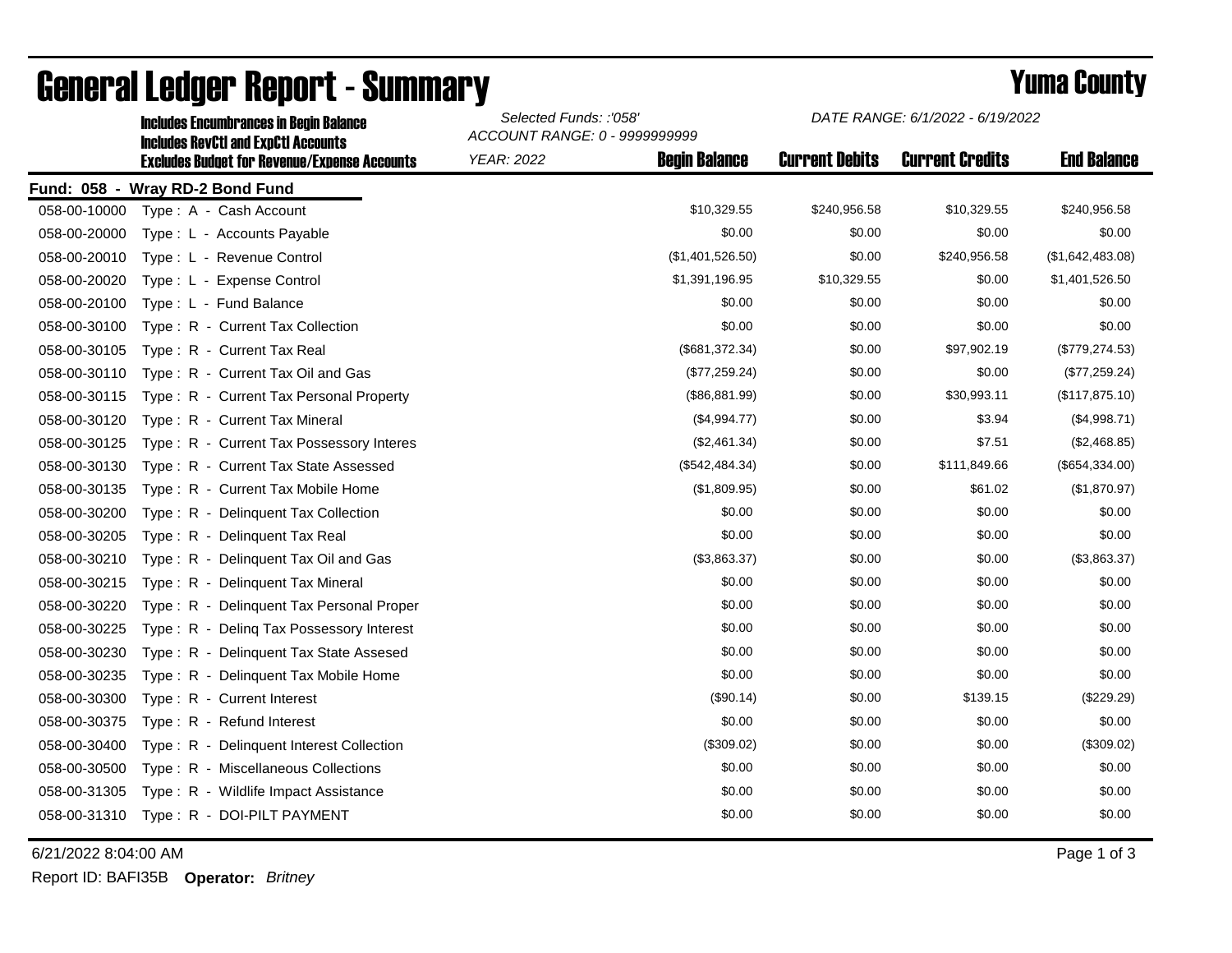|                                 | <b>Includes Encumbrances in Begin Balance</b><br><b>Includes RevCtI and ExpCtI Accounts</b> |                                         |  | Selected Funds: :'058'<br>ACCOUNT RANGE: 0 - 9999999999 |                             | DATE RANGE: 6/1/2022 - 6/19/2022 |                       |              |                                  |                    |
|---------------------------------|---------------------------------------------------------------------------------------------|-----------------------------------------|--|---------------------------------------------------------|-----------------------------|----------------------------------|-----------------------|--------------|----------------------------------|--------------------|
|                                 | <b>Excludes Budget for Revenue/Expense Accounts</b>                                         |                                         |  | <b>YEAR: 2022</b>                                       |                             | <b>Begin Balance</b>             | <b>Current Debits</b> |              | <b>Current Credits</b>           | <b>End Balance</b> |
| Fund: 058 - Wray RD-2 Bond Fund |                                                                                             |                                         |  |                                                         |                             |                                  |                       |              |                                  |                    |
| 058-00-32100                    |                                                                                             | Type: R - Transfers In                  |  |                                                         |                             | \$0.00                           |                       | \$0.00       | \$0.00                           | \$0.00             |
| 058-00-33000                    |                                                                                             | Type: R - Auto Tax B Collection         |  |                                                         |                             | \$0.00                           |                       | \$0.00       | \$0.00                           | \$0.00             |
| 058-00-33100                    |                                                                                             | Type: R - Auto Tax A & F Collection     |  |                                                         |                             | \$0.00                           |                       | \$0.00       | \$0.00                           | \$0.00             |
| 058-00-49401                    |                                                                                             | Type: X - Transfer Out                  |  |                                                         |                             | \$0.00                           |                       | \$0.00       | \$0.00                           | \$0.00             |
| 058-00-49500                    |                                                                                             | Type: X - Checks Written / ACH Transfer |  |                                                         |                             | \$1,391,196.95                   |                       | \$10.329.55  | \$0.00                           | \$1,401,526.50     |
|                                 |                                                                                             |                                         |  | Fund: 058 - Wray RD-2 Bond Fund                         | Totals :                    | (\$10,329.55)                    |                       | \$261,615.68 | \$492.242.71                     | (\$240,956.58)     |
|                                 |                                                                                             | <b>Total Fund Revenues:</b>             |  | \$240,956,58                                            | <b>Total Fund Expenses:</b> |                                  | \$10.329.55           |              | <b>Net Revenue Over Expense:</b> | \$230,627.03       |

## General Ledger Report - Summary **Seneral Ledger Report - Summary**